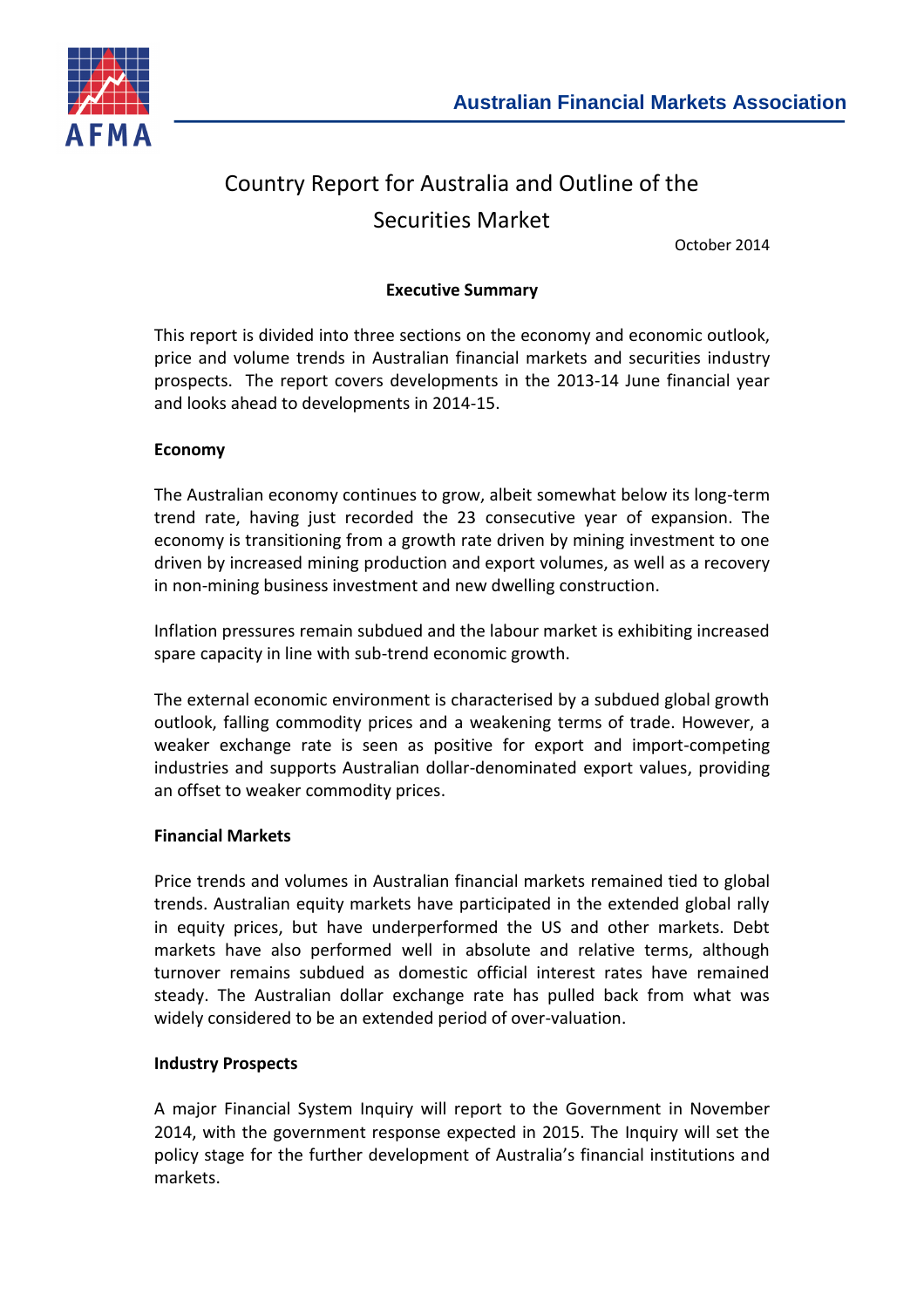# **1. The Economy**

#### **1.1. Economic Growth**

The Australian economy grew at an annual rate of 3.1% in the year ended June 2014, slightly below its long-run trend growth rate. This continues a 23 year economic expansion that has gone uninterrupted by recession (that is, two consecutive quarters of negative growth) since 1991 (Figure 1).

#### **Figure 1**



The Australian economy has significantly outperformed comparable developed economies in the wake of the 2008-09 financial crisis, with growth in living standards as measured by real GDP per capita outpacing that among Australia's developed country peers (Figure 2).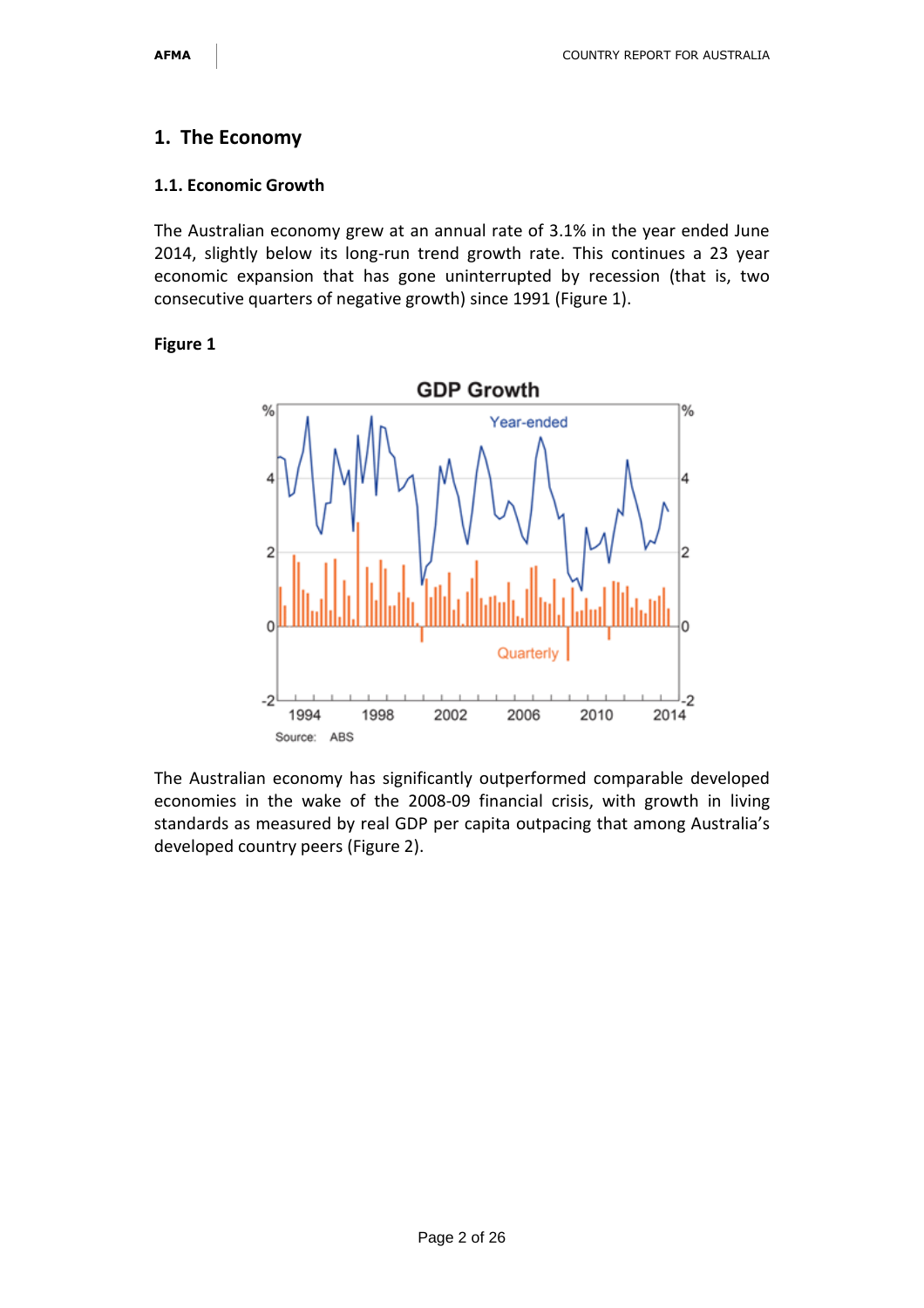

The Australian economy is currently transitioning from an economic growth rate driven primarily by mining investment to one driven by increased mining output and export volumes, as previous investment comes online and mining production increases. As mining investment moderates, export volumes have risen to record levels and will continue to support economic growth. Non-mining business investment and new dwelling construction will need to pick-up the slack left by the winding down of the mining investment boom. Low nominal and real interest rates have supported household consumption expenditure and new dwelling construction. However, consumption expenditure is likely to remain subdued as saving rates remain elevated in the wake of the financial crisis at around 10% of household disposable income.

The Reserve Bank of Australia's economic growth forecasts are shown in Table 1.

### **Table 1. Economic Growth Forecasts: RBA August 2014 Statement on Monetary Policy (year-ended percent change)**

|        | <b>Jun 2014</b> | <b>Dec 2014</b> | <b>Jun 2015</b> | Dec 2015    | <b>Jun 2016</b> | <b>Dec 2016</b> |
|--------|-----------------|-----------------|-----------------|-------------|-----------------|-----------------|
| GDP    |                 | つに<br>2.J       | $2 - 3$         | $2.5 - 3.5$ | 2.75-3.75       | 2.75-4.25       |
| Growth |                 |                 |                 |             |                 |                 |

Economic growth is expected by the Reserve Bank of Australia to be somewhat below trend at around 3% during 2014-15 before firming to be consistent with trend at around 3.5% in 2015-16.

#### **1.2. Inflation and Monetary Policy**

While the real economy grew 3.1% in the year-ended June, nominal GDP rose only 3.3%, pointing to very subdued growth in economy-wide prices. The headline consumer price inflation rate was 3% for the year-ended in June 2014,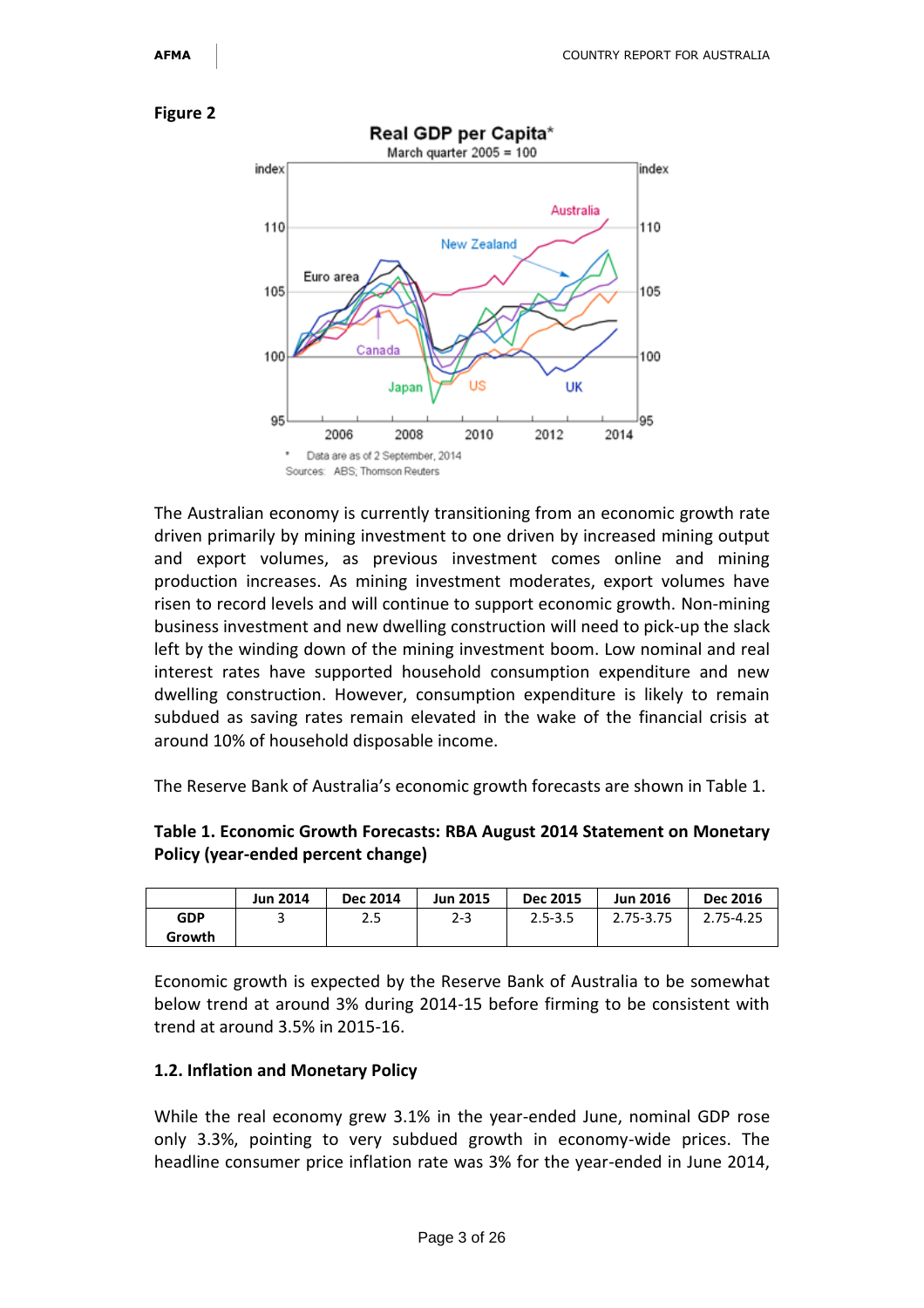with underlying inflation running at 2.75%. This is consistent with the Reserve Bank's 2-3% medium-term inflation target range.



#### **Figure 3**

Inflation is expected to remain consistent with the RBA's target over the near term, although with risks seen as being skewed to a breach of the topside of the target range in 2016 as economic growth exceeds trend. The RBA's inflation forecasts are shown in Table 2.

# **Table 2. Inflation Forecasts: RBA August 2014 Statement on Monetary Policy (year-ended percent change)**

|                   | <b>Jun 2014</b> | <b>Dec 2014</b> | <b>Jun 2015</b> | Dec 2015      | <b>Jun 2016</b> | <b>Dec 2016</b> |
|-------------------|-----------------|-----------------|-----------------|---------------|-----------------|-----------------|
| <b>CPI</b>        |                 |                 | 1.75-2.75       | $2.5 - 3.5$   | $2.5 - 3.5$     | $2.25 - 3.25$   |
| inflation         |                 |                 |                 |               |                 |                 |
| <b>Underlying</b> | 2.75            | 2.25            | 1.75-2.75       | $2.25 - 3.25$ | $2 - 3$         | $2 - 3$         |
| inflation         |                 |                 |                 |               |                 |                 |

With inflation pressures well contained, the Reserve Bank has left its official cash rate steady at 2.5% since August 2013, while signalling an extended period of steady rates in its most recent Statement on Monetary Policy. The ex post real official cash rate has turned slightly negative for the first time since the financial crisis of 2008-09, pointing to accommodative monetary policy (Figure 4).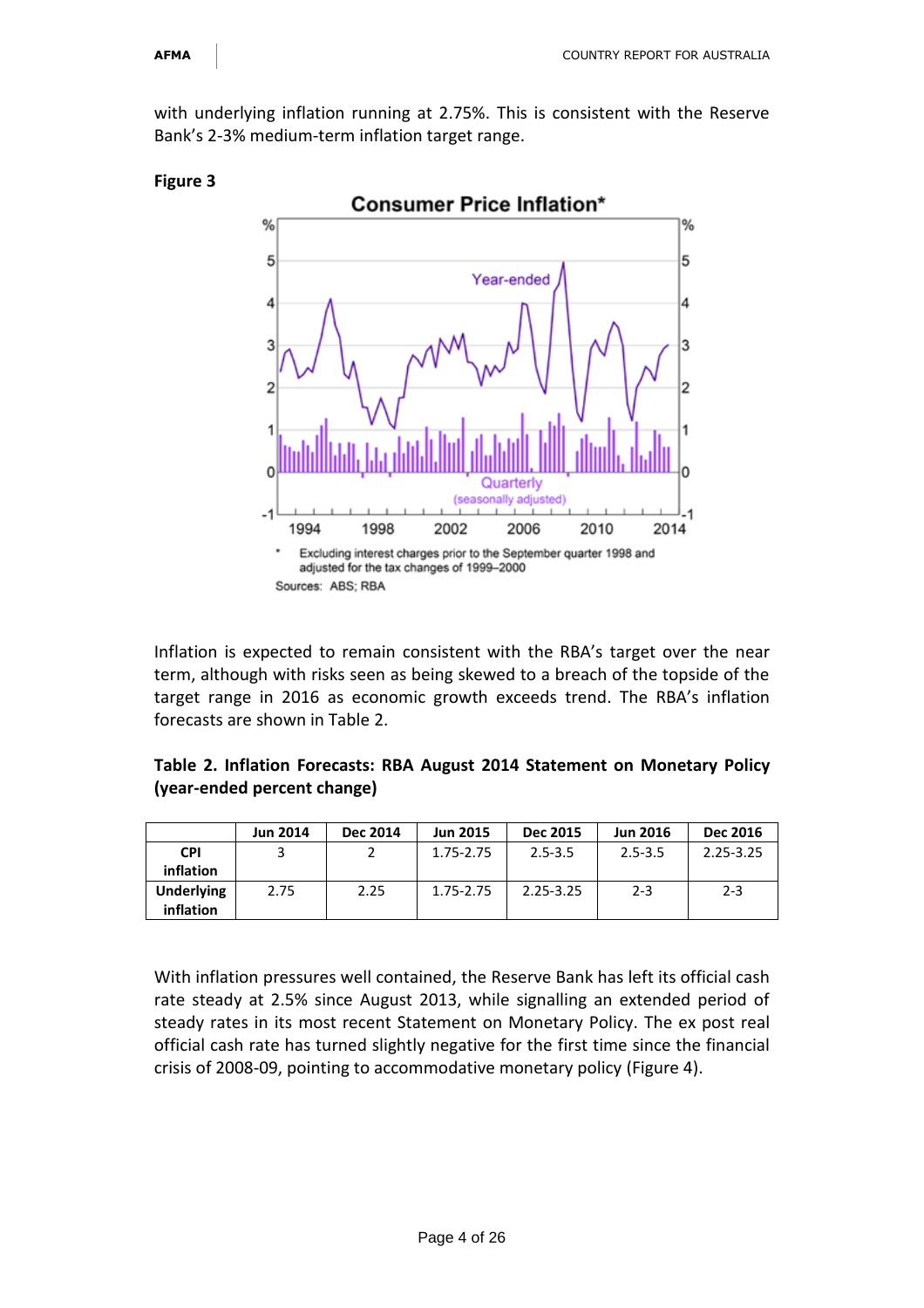

Although the official cash rate is well below historical averages, it is likely that there has been a reduction in the neutral real cash rate in Australia, in line with the declining global trend in real interest rates. Monetary policy may not be as stimulatory as comparisons with historical interest rate settings might suggest.

#### **1.3 Fiscal Policy**

The Government sought to implement a fiscal consolidation in its first Budget in May 2014, projecting a four percentage point improvement in the budget balance as a share of GDP over 10 years to target a budget surplus of around 1% of GDP. The budget deficit is forecast at 1.8% of GDP in 2014-15 (Figure 5). However, key budget initiatives have meet with resistance in the Senate, putting the Government's fiscal consolidation plans at risk.

Australian government net debt is expected to be 13.9% of GDP in 2014-15 and is projected to rise to 14.6% of GDP by 2016-17, before falling again (Figure 6).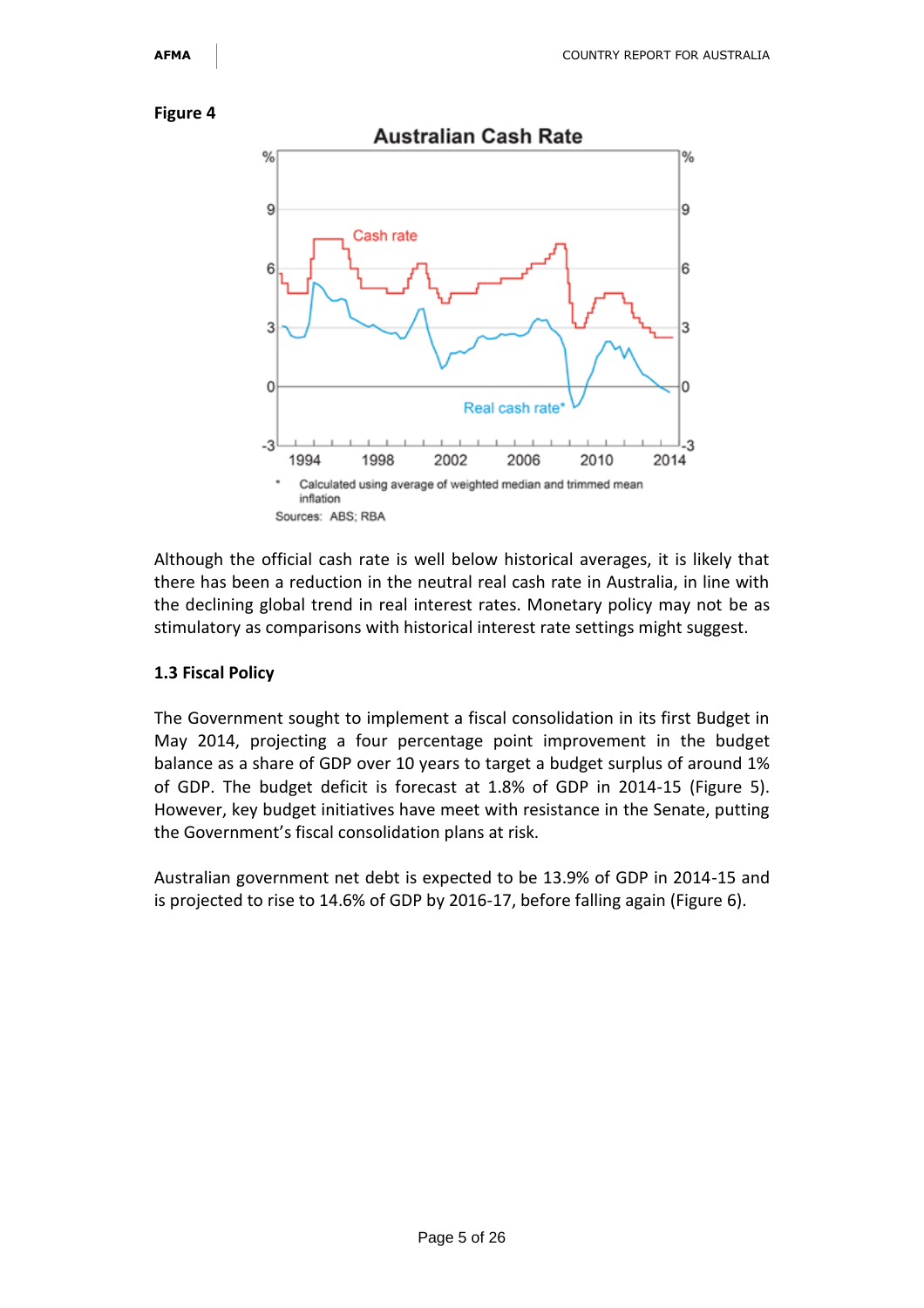

**Figure 6**



The federal Government's budget deficit will ensure continued growth in Commonwealth Government Securities outstanding to around \$450 billion by 2017-18 from \$320 billion in 2013-14. State government central borrowing authorities had \$230 billion in bonds outstanding as at June 2014, with a further \$31 billion in issuance planned for 2014-15. The increased supply of Commonwealth and state government bonds has found no shortage of demand among domestic and offshore investors, who are attracted by relatively high yields.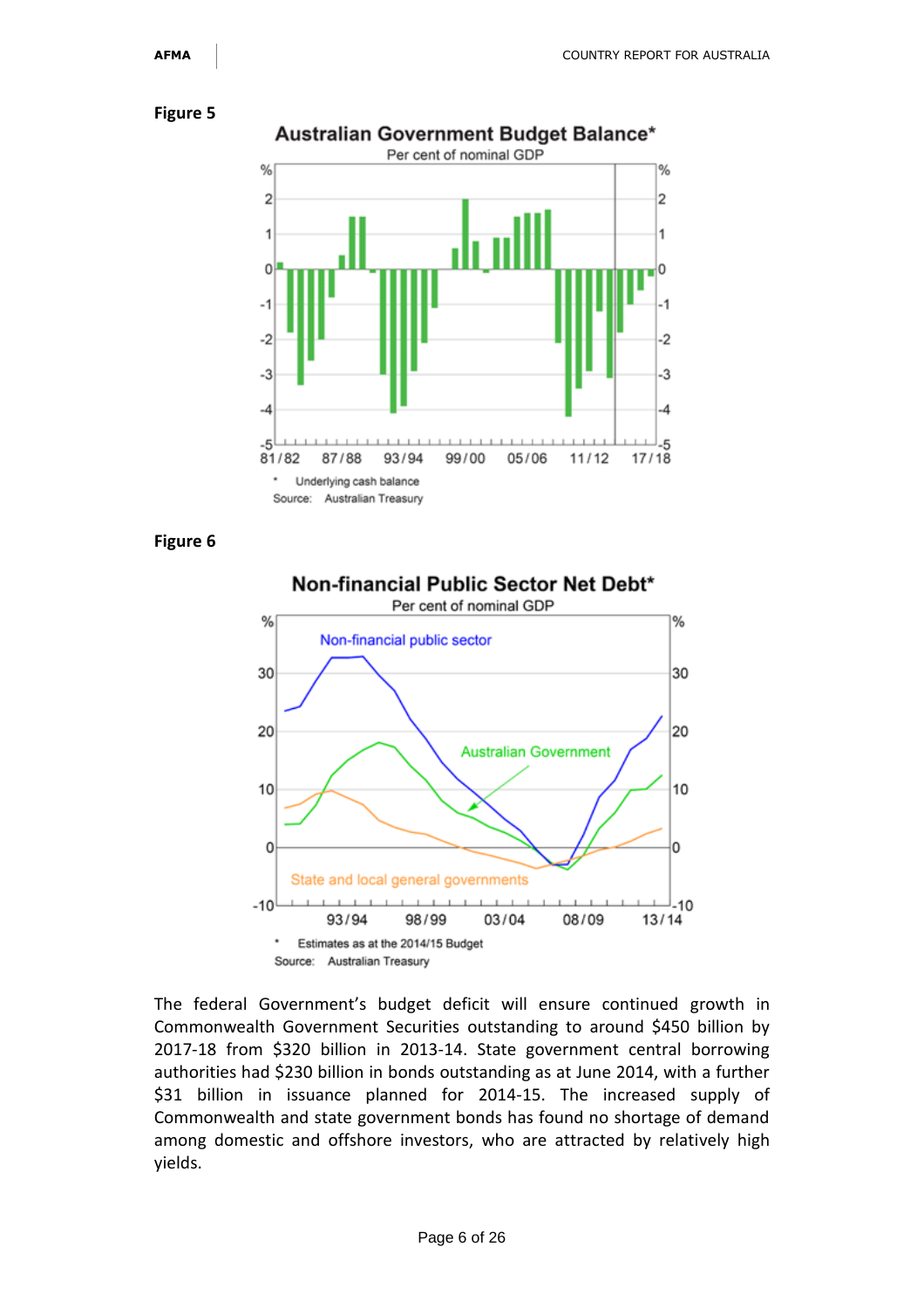# **1.4 Labour Market**

The labour market in Australia has been soft in recent years, consistent with a period of somewhat below trend economic growth. The unemployment rate has risen to the highest level in more than a decade at 6.4%, exceeding the high seen during the global financial crisis (Figure 7).

# **Figure 7**



A period of above-trend economic growth will likely be required to stabilise and then lower the unemployment rate.

The growing excess capacity in the labour market has kept growth in nominal wages subdued, which is a further positive for the inflation outlook. Wages growth as measured by the wage price index has been the slowest in the 15-year history of the series and real wages growth has been flat (Figure 8).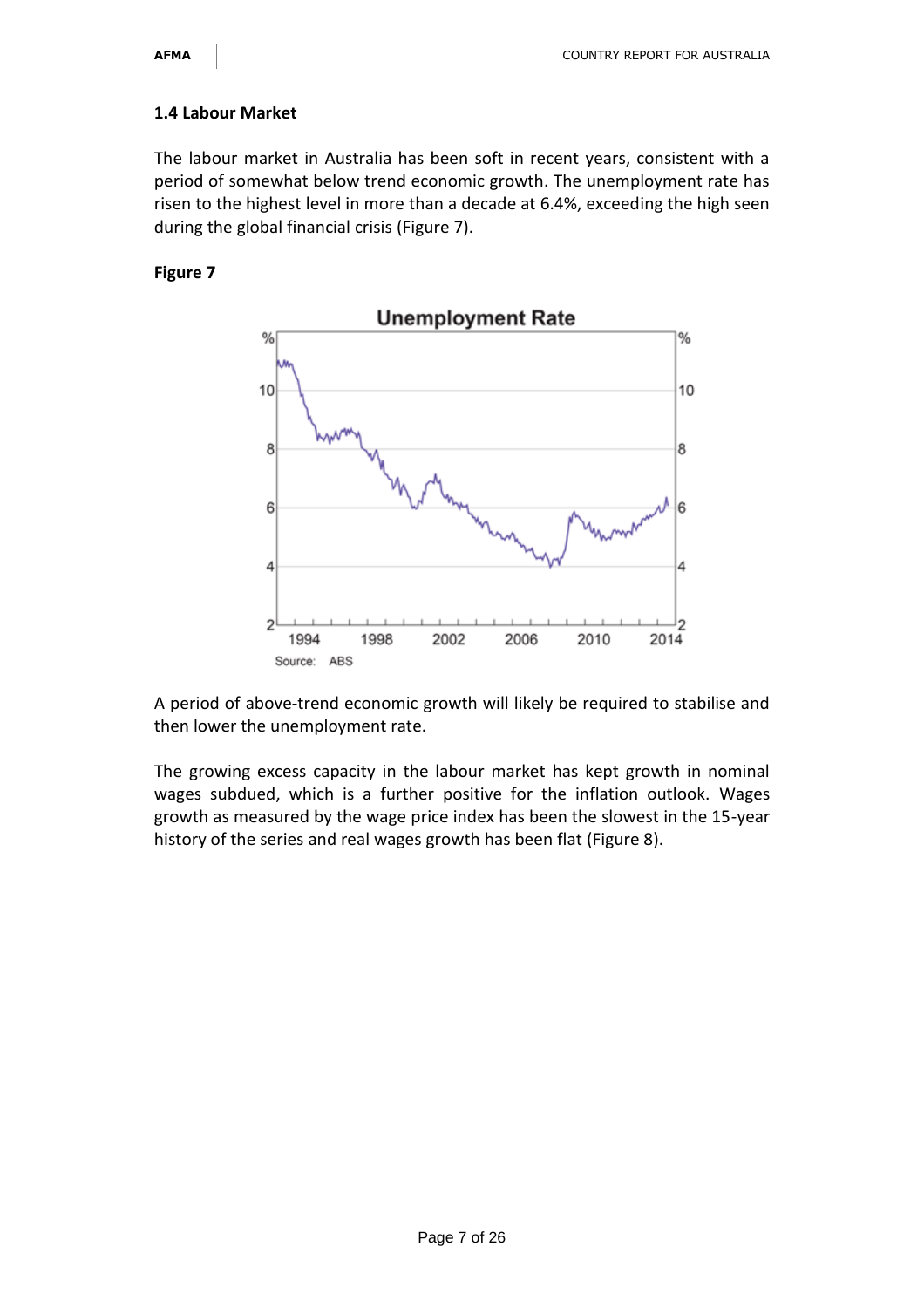



#### **1.5. Saving and Investment**

The Australian economy continues to exhibit high rates of saving and investment, much of which is intermediated by Australian financial markets. The household saving ratio remains at around 10% of household disposable income, as the household sector deleverages and seeks to rebuild wealth lost during the global financial crisis. Household net worth has yet to recapture the multiple over household disposable income attained before the financial crisis. However, household liabilities have remained broadly steady at around 1.5 times disposable income. This indicates that recent gains in household net worth have not been secured through increased leverage, as has been the case in previous decades (Figure 9).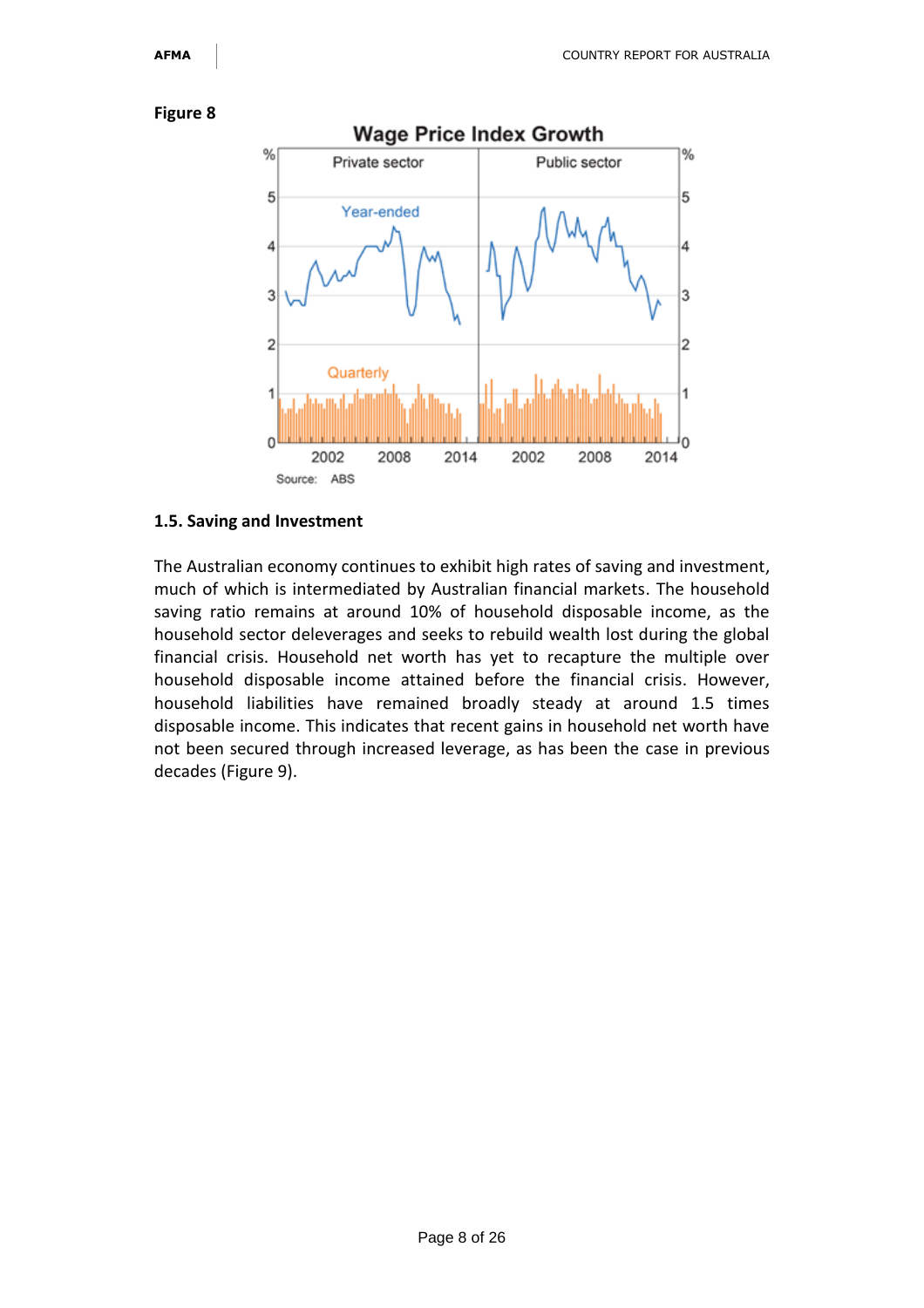

Household saving, together with foreign capital inflows, have continued to underpin a strong investment share of GDP. Business investment has moderated from its record 20% share of GDP as the mining investment boom fades, but the investment share remains strong by historical standards (Figure 10).

#### **Figure 10**

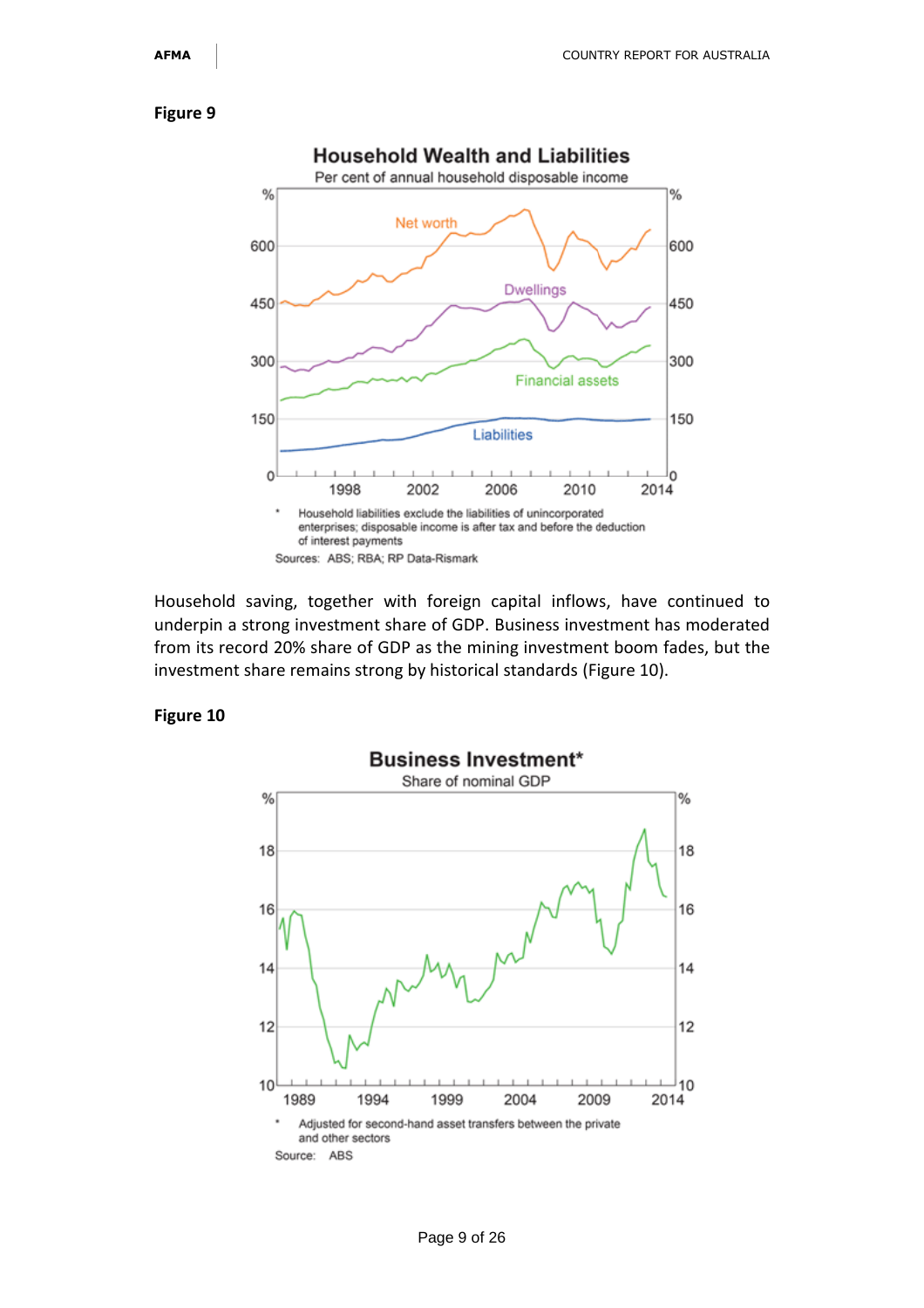Non-mining business investment and new residential dwelling construction driven by lower interest rates is expected to fill much of the gap in investment expenditure left by the mining sector.

# **1.6. External Balance, the Exchange Rate, Commodity Prices and the Terms of Trade**

Australia's current account deficit has narrowed as a share of GDP in recent years, largely driven by a continued improvement in the trade balance as commodity export volumes post record highs on the back of previous investment in the mining sector (Figure 11).

# **Figure 11**



The Australian dollar trade weighted index has declined from its recent post-float record highs in both nominal and real terms, but remains above its long-run average in real terms. The moderation in the exchange rate will alleviate competitive pressures on the export and import-competing sectors of the Australian economy (Figure 12).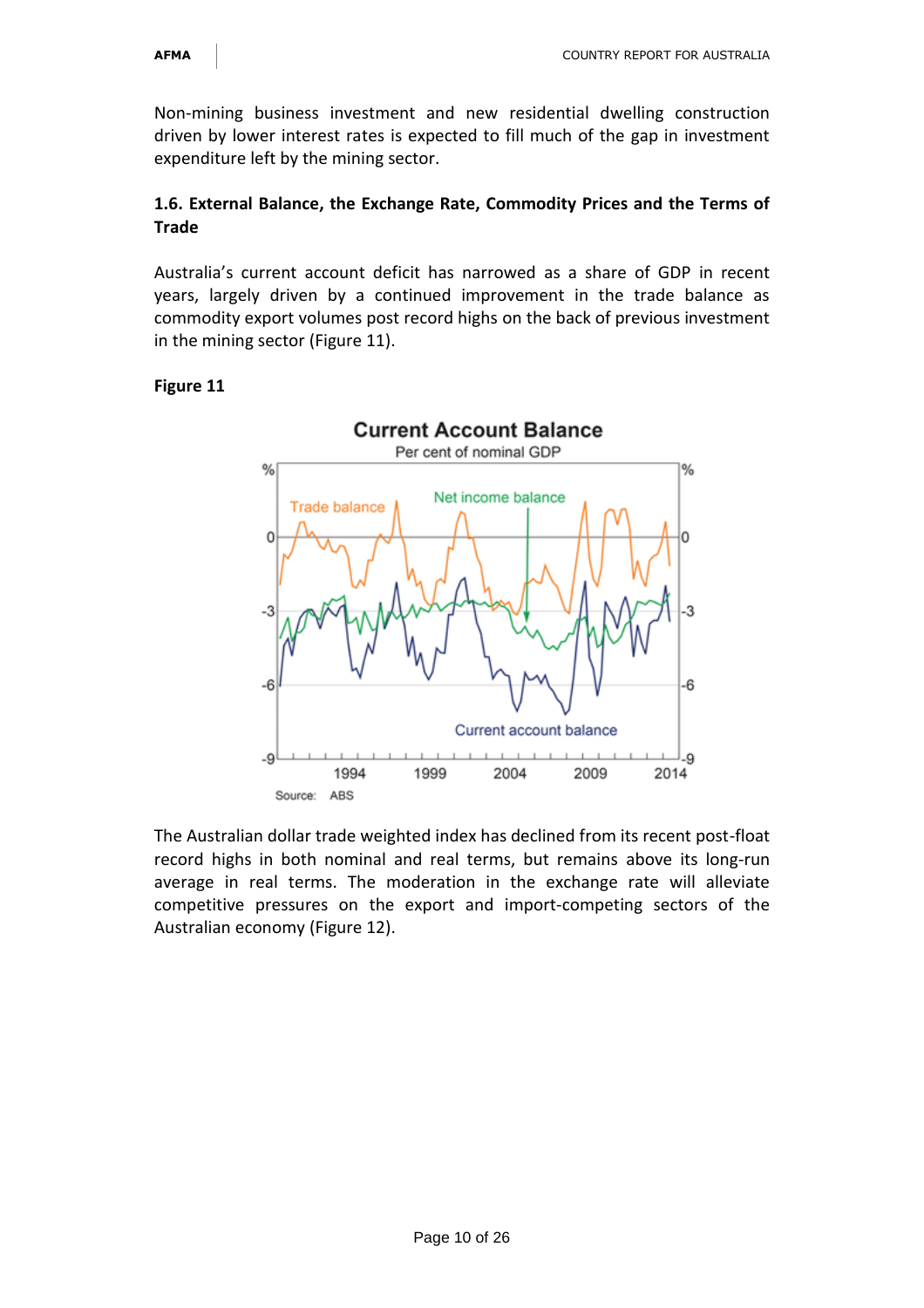

Australian commodity export prices have fallen around 40% from their 2011 highs measured in terms of IMF SDRs, which abstract from exchange rate valuation effects on commodity prices (Figure 13). The weaker exchange rate and booming export volumes have provided an offset to lower US dollar and SDR-denominated commodity prices in supporting overall Australian dollar export values.

#### **Figure 13**



The decline in commodity export prices has weighed on the terms of trade. This in turn has reduced the international purchasing power of Australian output and growth in national income. However, the terms of trade still remain at a high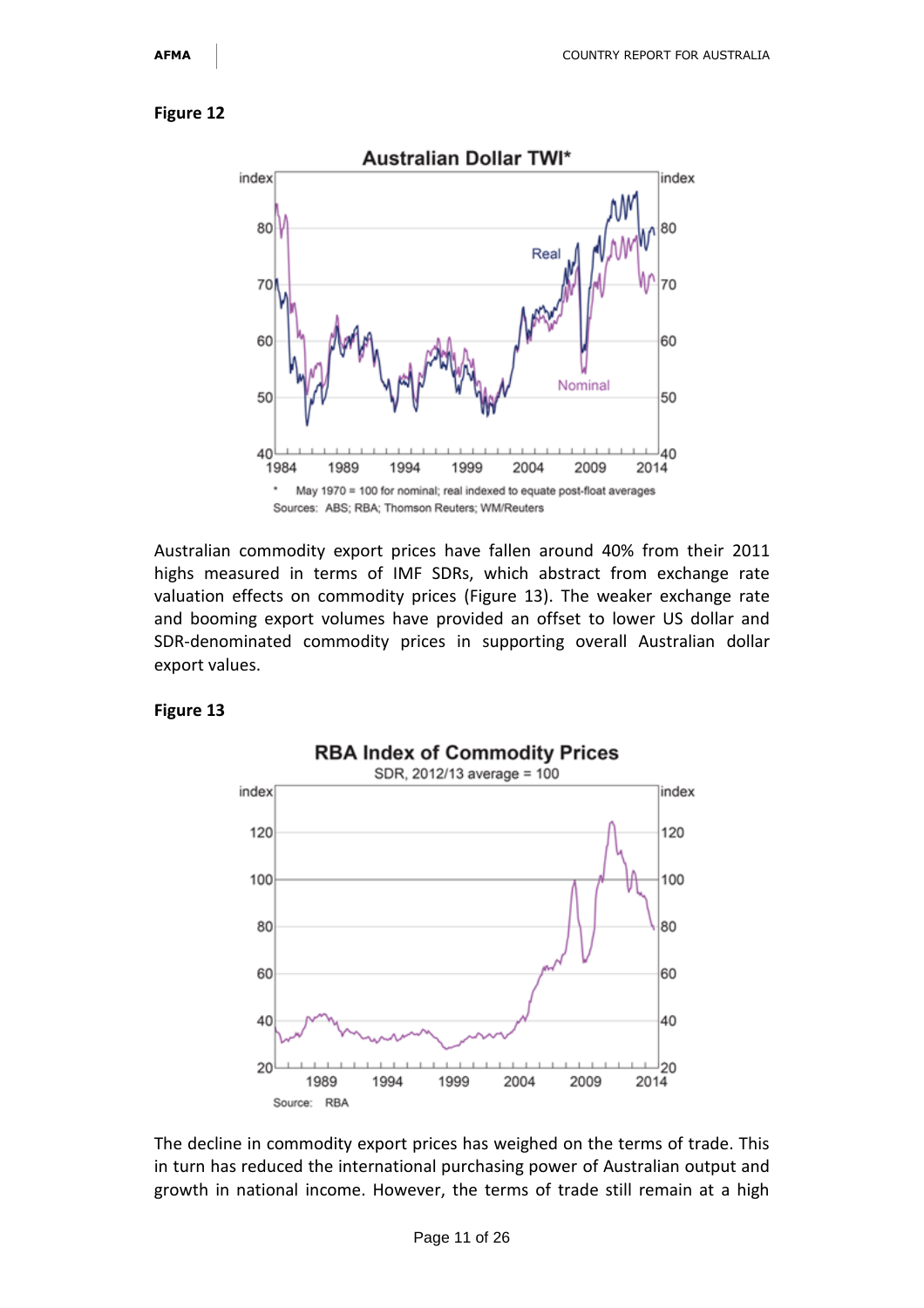level by historical standards and are seen as unlikely to fully revert to their historical mean over the short to medium-term (Figure 14).



#### **Figure 14**

An important long-term question for Australian policymakers is whether the boom in the terms of trade represents a permanent shock to a higher average level of international purchasing power and national income or a temporary shock that will be unwound over the next decade.

#### **1.7 Political Developments**

The Liberal-National Party coalition government elected in September 2013 enjoys a strong majority in the House of Representatives, but holds a minority position in the Senate.

The Government has successfully negotiated with minor party Senators the repeal of the former Labor government's carbon and mining tax legislation. The government has been less successful to date in implementing key elements of its May 2014 Budget, putting its fiscal consolidation plans at risk.

Australia has the G20 Presidency in 2014 ahead of the G20 Leaders' Summit in Brisbane on 15-16 November 2014. The Australian Government has been pushing the G20 to implement an agenda to raise the level of GDP by 2% above its current trajectory across member economies through structural reform measures. However, it will be difficult to measure performance against this target given the long lead times and lags entailed in the implementation of structural reforms.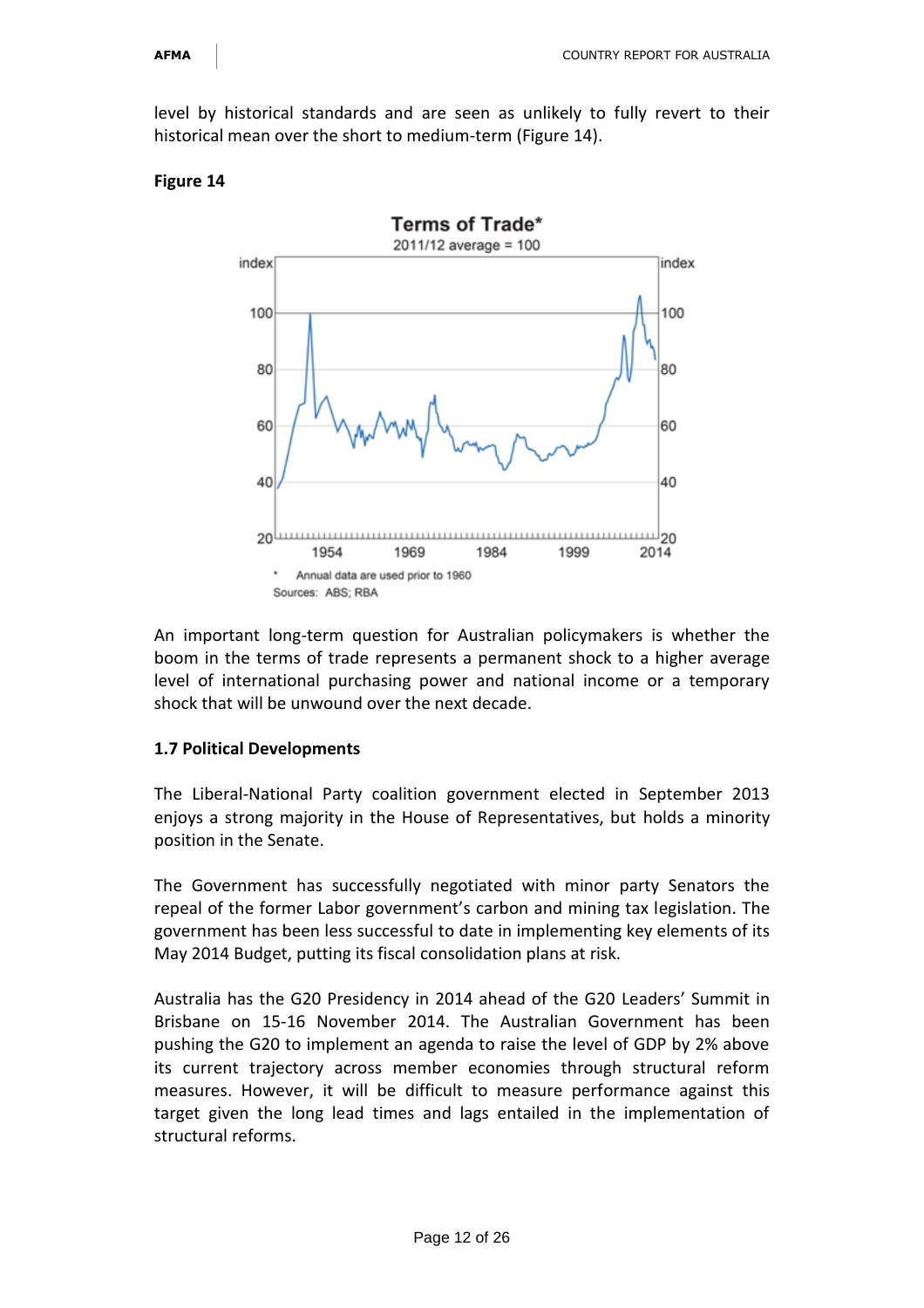The G20 meeting is expected to address a number of issues relevant to financial markets, including global bank liquidity, capital adequacy and other prudential measures and the continued implementation of OTC derivative reforms.

Australia has encouraged the G20 to focus on completing the core financial reforms and highlighted the the importance of promoting internationally coordinated regulation. The view being taken is that G20 countries should accept and recognise each other's regulatory regimes, where they achieve equivalent outcomes. In addition, recognising Australia's interest in international financial standards being appropriately calibrated, the Government supports Australia continuing to engage in international forums so that we can help shape the development and implementation of international standards.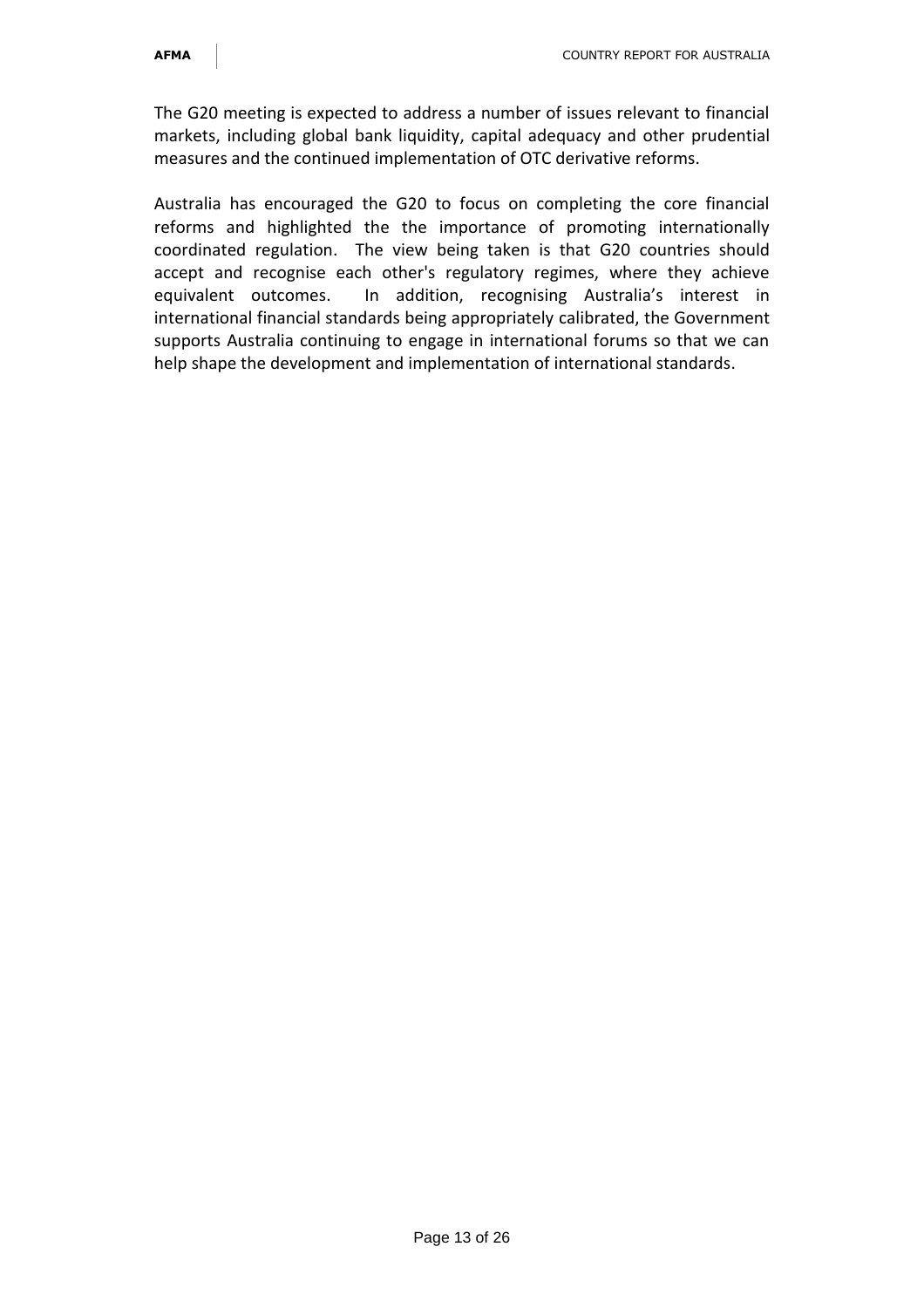# **2. Outline of the Securities Markets**

#### **2.1. Price Trends in Equity Markets**

Australian equities performed well in absolute terms over 2013-14, posting gains of 12.4% in the benchmark S&P ASX 200 index, although underperforming gains in US equity markets. Resource stocks remained subdued in light of lower commodity export prices, with financials and other sectors driving overall gains (Figure 14).

#### **Figure 14**



Market volatility was relatively subdued for much of the last financial year, consistent with trends in global markets. The S&P ASX 200 VIX futures index trended lower for much of the year, but has been more elevated recently in line with a pick-up in global market volatility (Figure 15).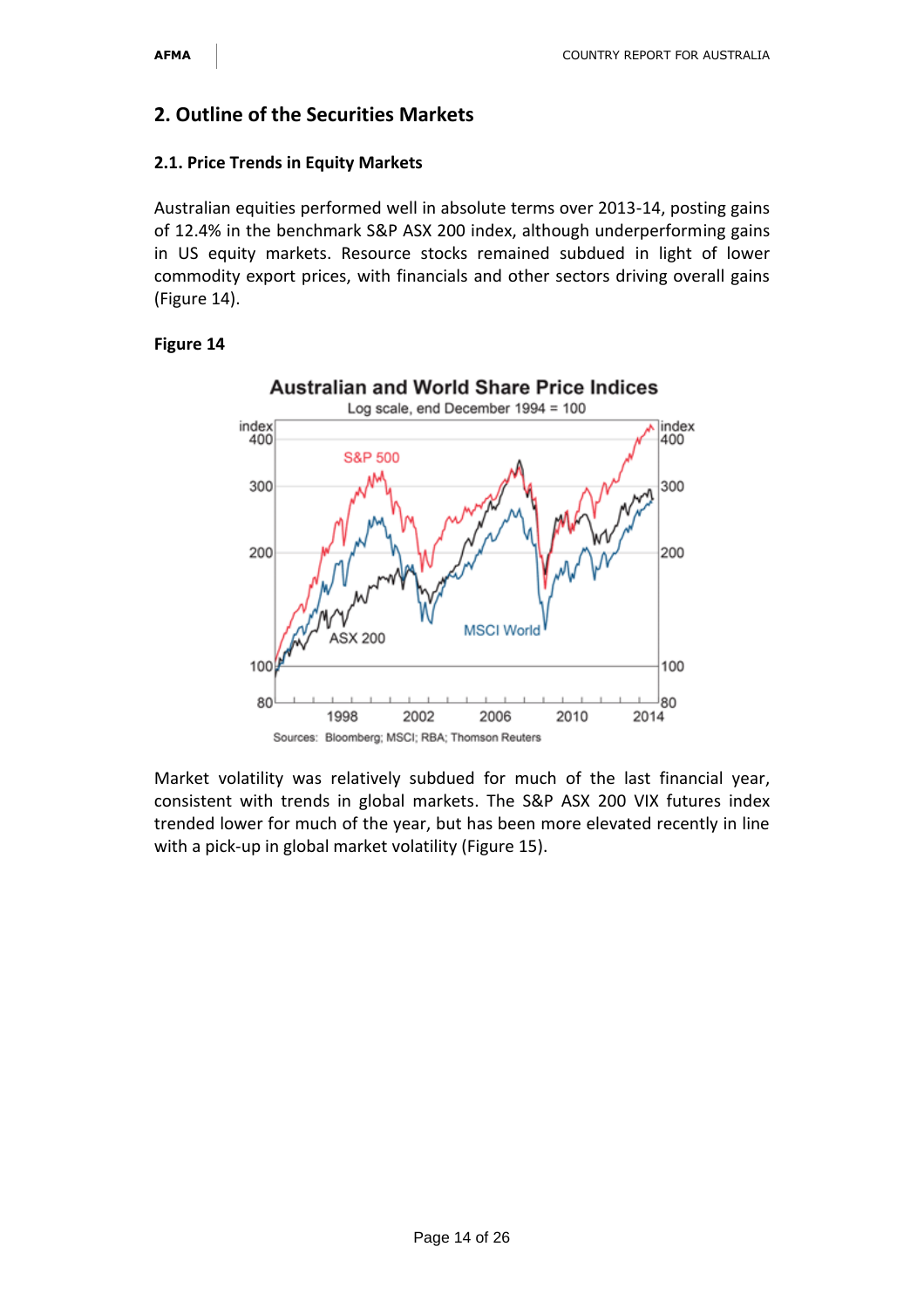

| <b>S&amp;P/ASX 200 VIX</b> |        |  |  |  |  |
|----------------------------|--------|--|--|--|--|
| 9-Oct-14                   | 14.633 |  |  |  |  |
| One Week Ago               | 15.372 |  |  |  |  |
| One Month Ago              | 12.022 |  |  |  |  |
| 52 Week High               | 18.372 |  |  |  |  |
| 52 Week Low                | 9.309  |  |  |  |  |

Source: ASX

Local equity valuations are close to long-term averages and remain attractive compared to those found in world equity markets, as measured by forward price-earnings ratios (Figure 16).

#### **Figure 16**



Australian equities are still relatively high yielding compared to world market averages, with dividend yields above 4%, compensating somewhat for relatively subdued price growth (Figure 17).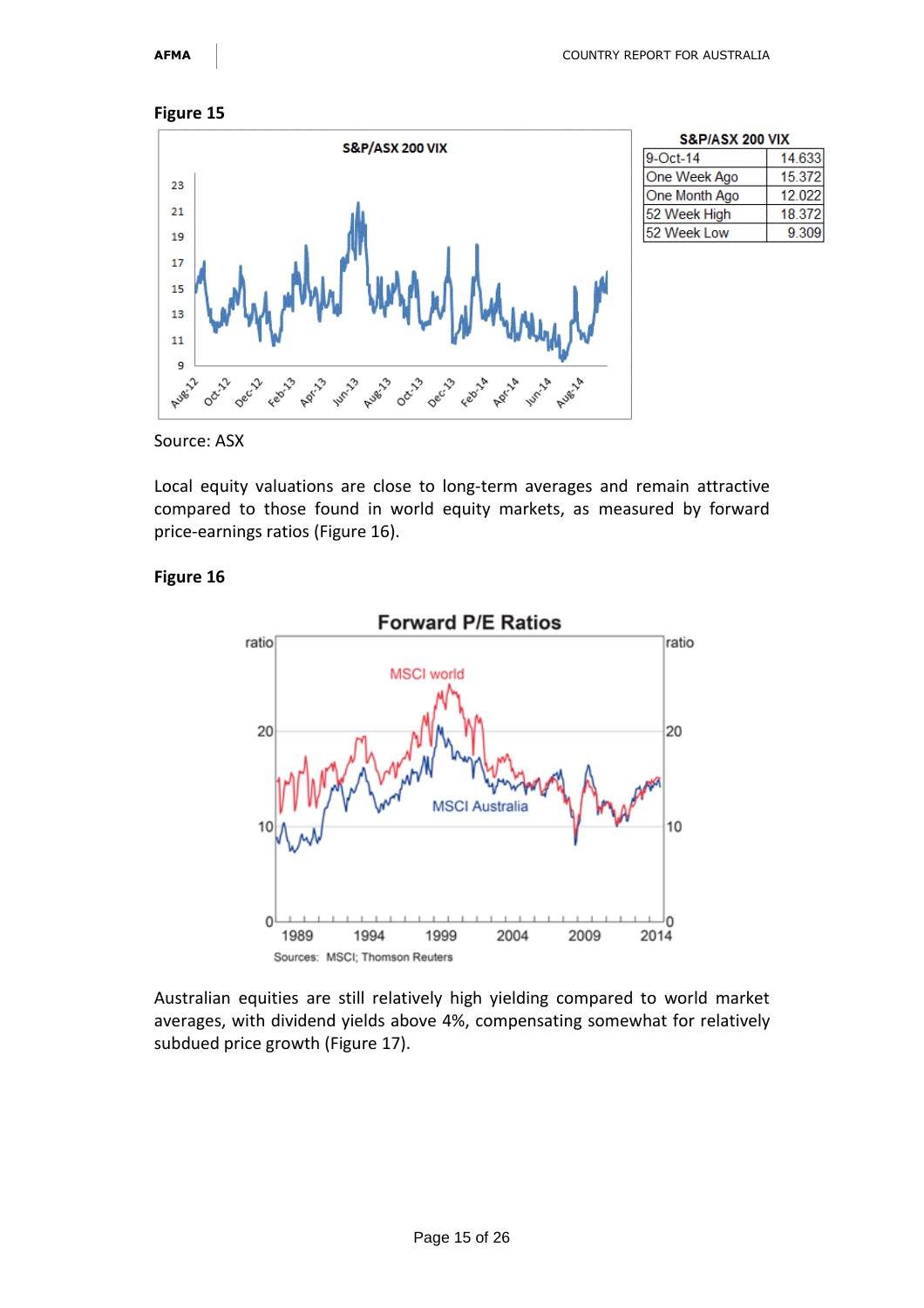



The absolute performance of Australian equities will remain closely tied to developments in world equity markets, but one view is that attractive valuations in some sectors and recent relative underperformace may provide opportunities in the year ahead.

#### **2.2. Trends in Interest Rates**

Australian interest rates participated in the global decline in nominal and real bond yields during 2014, reflecting a subdued global growth and inflationary environment, as well as increased risk aversion on geo-political tensions. Australian 10 year government bond yields trended lower, although remained above the lows in yield seen during the European and US debt crises of 2012 (Figure 18).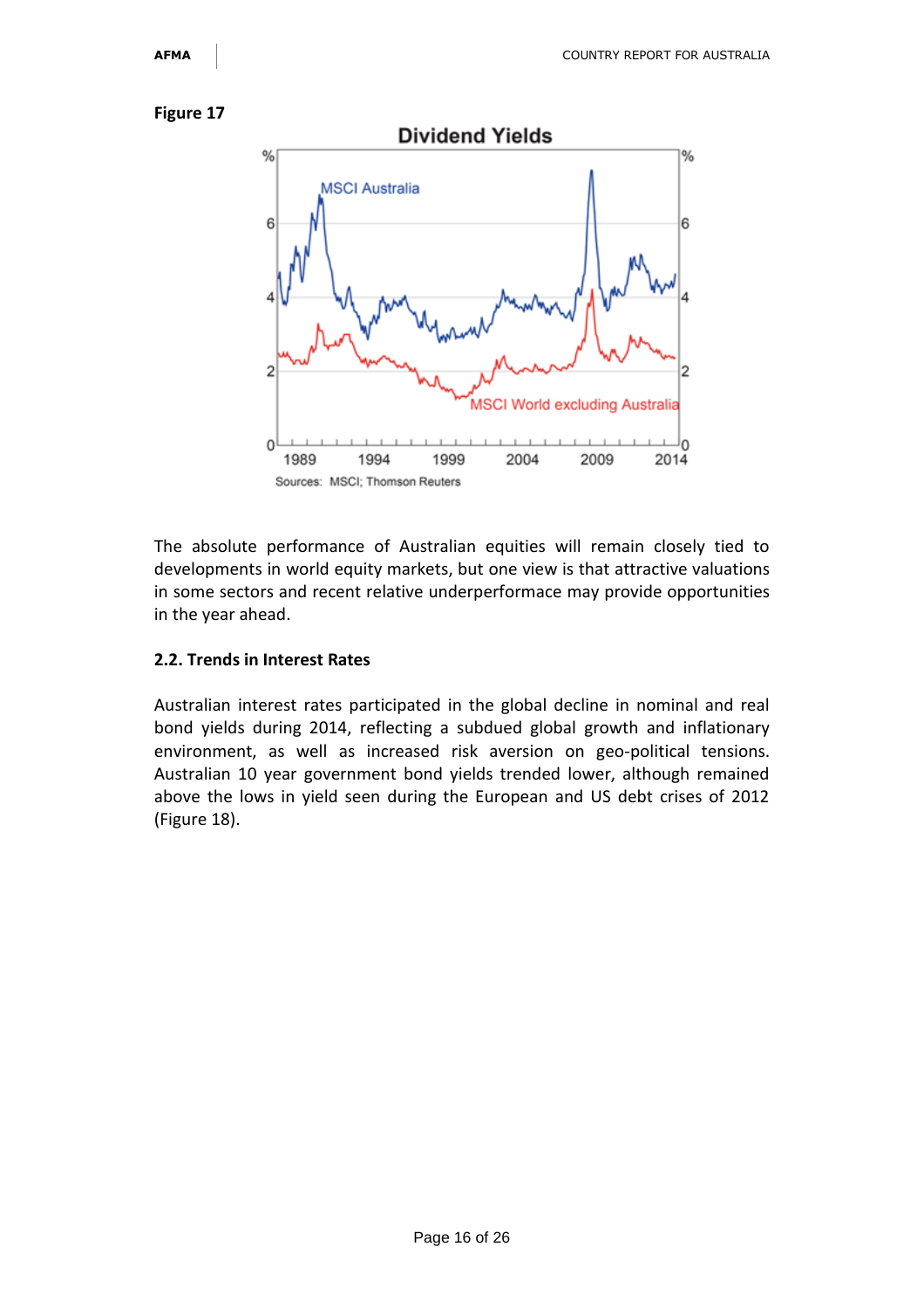

Australian government bonds also performed well in a relative sense, with the spread between Australian 10 year bonds and 10 year US Treasuries narrowing to below 100 basis points, narrows not seen since 2006 (Figure 19). This was part of a global trend for bond yield spreads to narrow against relatively risk-free assets such as US Treasuries.

#### **Figure 19**



The rally in the long end of the curve, coupled with a steady official cash rate drove a flattening in the yield curve which can be interpreted as pointing to more subdued economic conditions ahead, although the overall slope of the yield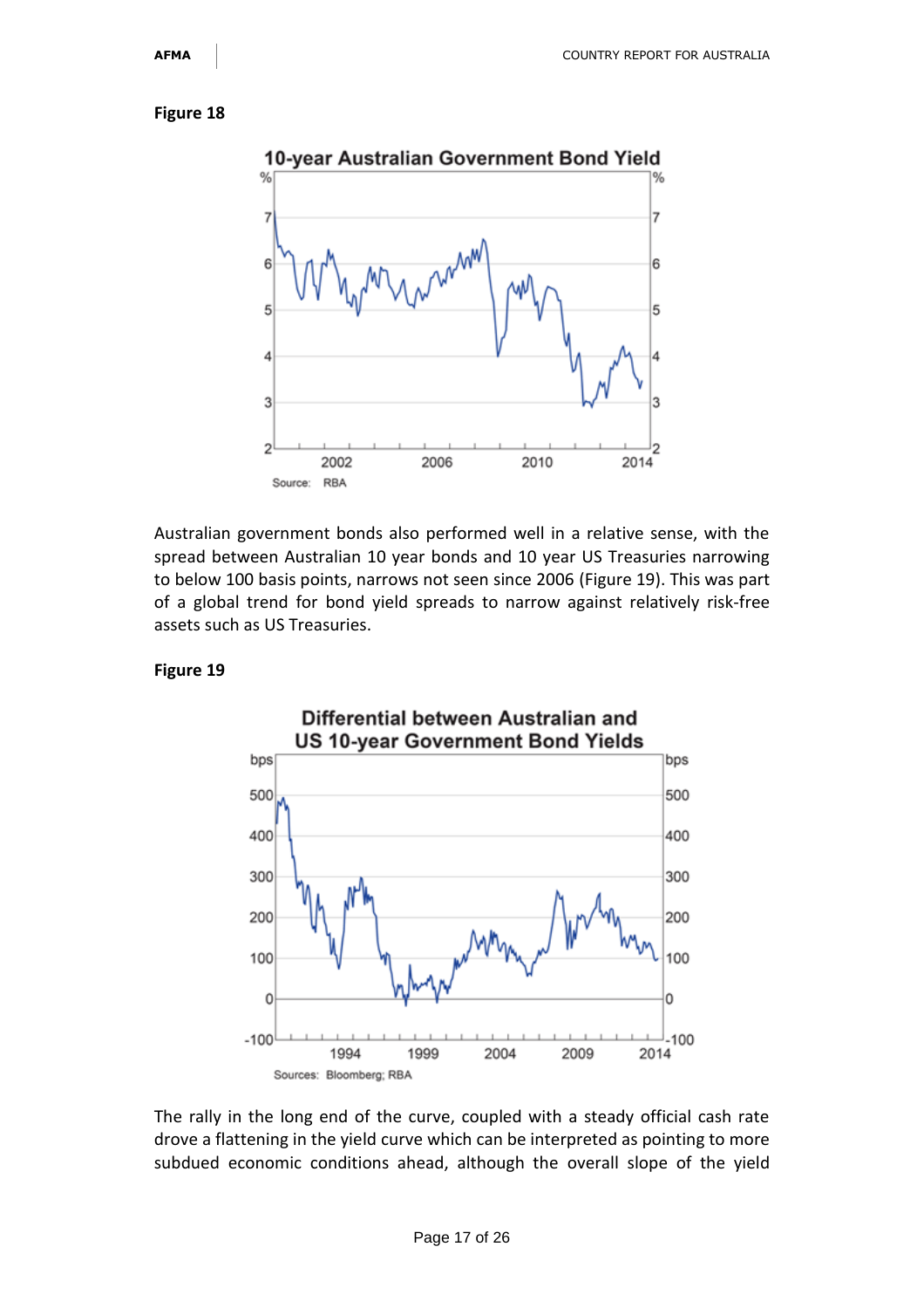curve remains firmly positive, consistent with continued economic expansion (Figure 20).

#### **Figure 20**



Corporate bonds also performed well in an absolute and relative sense, participating in the global decline in nominal and real yields and with spreads over government bonds narrowing across the spectrum of credit quality (Figure 21).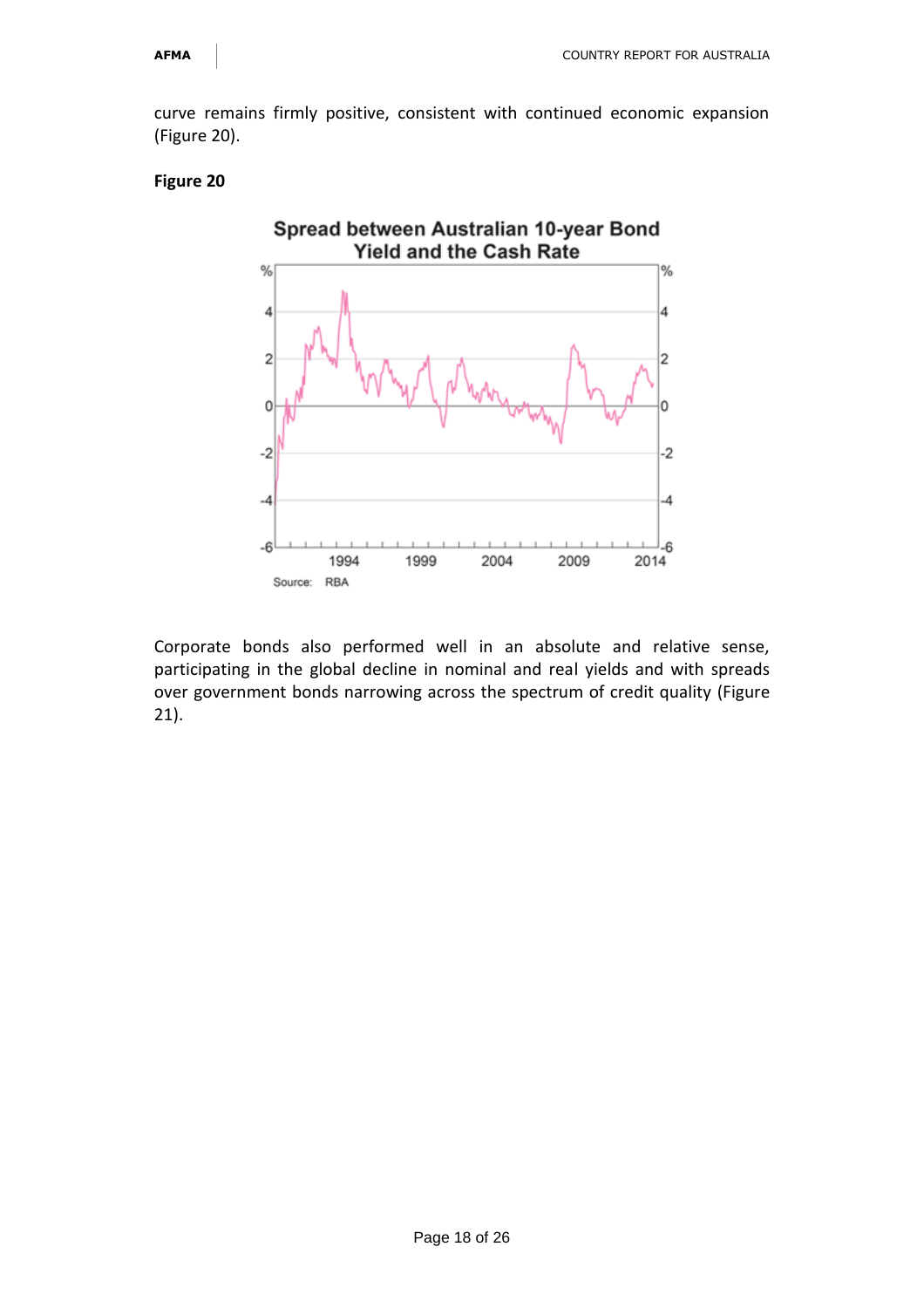

#### **2.3. Market Turnover and Activity Levels**

Overall turnover in Australian financial markets was more subdued in 2013-14 than in the previous financial year, with total turnover across all asset classes down 6.6% (Figure 22).

Both exchange traded and OTC markets saw declines in turnover of 6.7% and 6.6% respectively (Figure 23).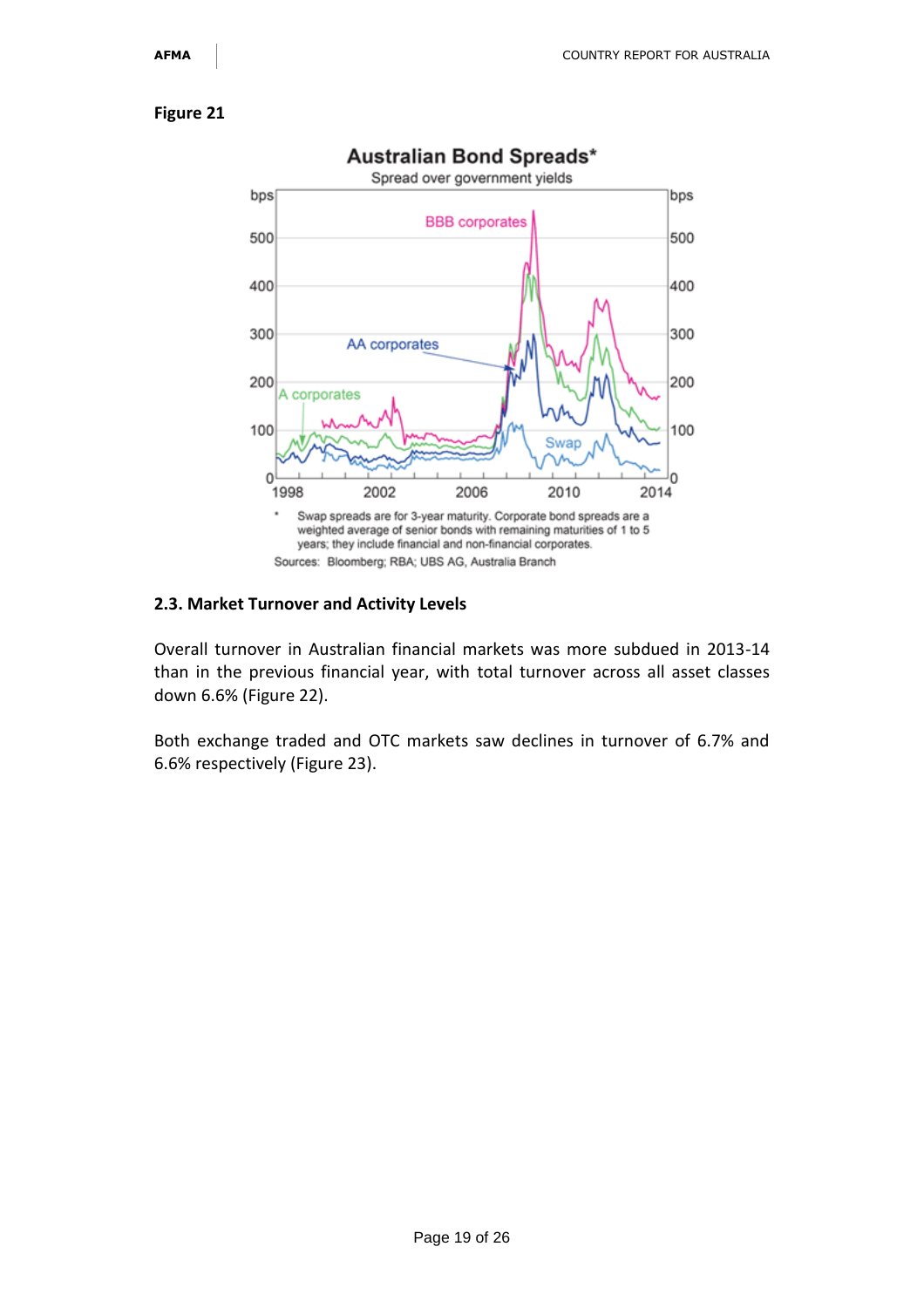



Source: 2014 Australian Financial Markets Report, Australian Financial Markets Association



#### **Figure 23**

Source: 2014 Australian Financial Markets Report, Australian Financial Markets Association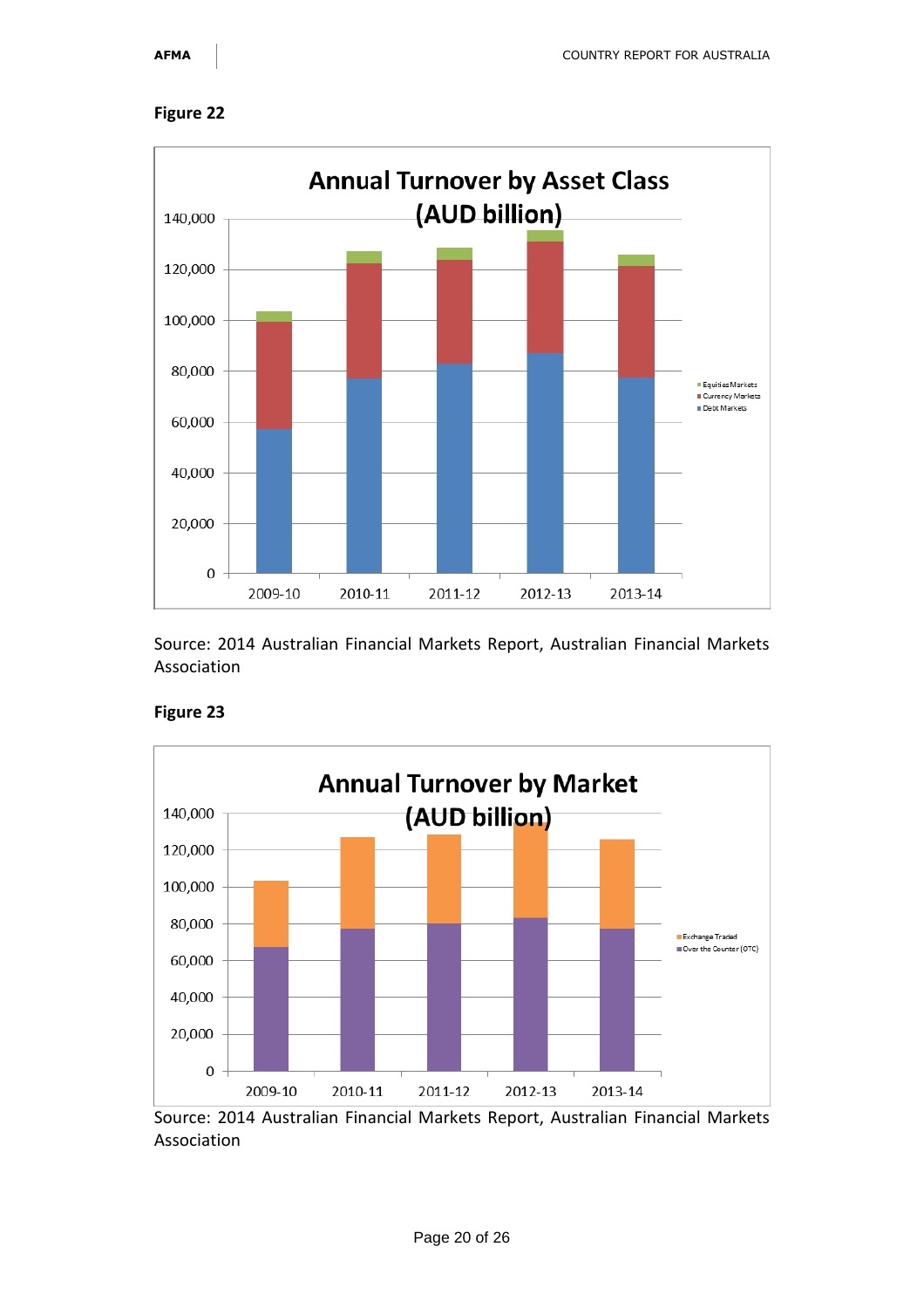The decline in overall financial market turnover can be partly attributed to a decline in volatility across the three main asset classes, consistent with global trends in these markets. A steady domestic interest rate environment over the last 12 months has also reduced market turnover. Reduced volatility and steady interest rates have reduced both hedging and speculative demand for a wide range of exchange-traded and OTC financial products.

# **2.4. Turnover and Activity Levels in Equity Markets**

Initial capital raised in cash equity markets increased nearly three-fold, from \$9.9 billion to \$27.7 billion (see Figure 24). 107 new entities listed on the ASX, a 30.5% increase on the previous year. The largest floats came from the utilities, commercial and professional services, and real estate industries, while mining was relatively subdued compared to previous years. Secondary raisings of equity capital totalled \$33.4 billion, up 2.9% on the previous financial year. Placements accounted for 55.1% of secondary raisings or \$18.4 billion.

#### **Figure 24**



There has been only modest growth in equity market turnover, with on market value traded per day increasing by 4.3% on the Australian Securities Exchange over the last financial year. Consolidated average daily turnover on the ASX was \$4.6 billion. A daily average of 719,000 trades were executed on ASX, a 3.7% increase on the previous year. New market entrant Chi-X saw a 36% increase in average daily trade volumes and a 69.5% increase in average daily value traded to \$707 milliom.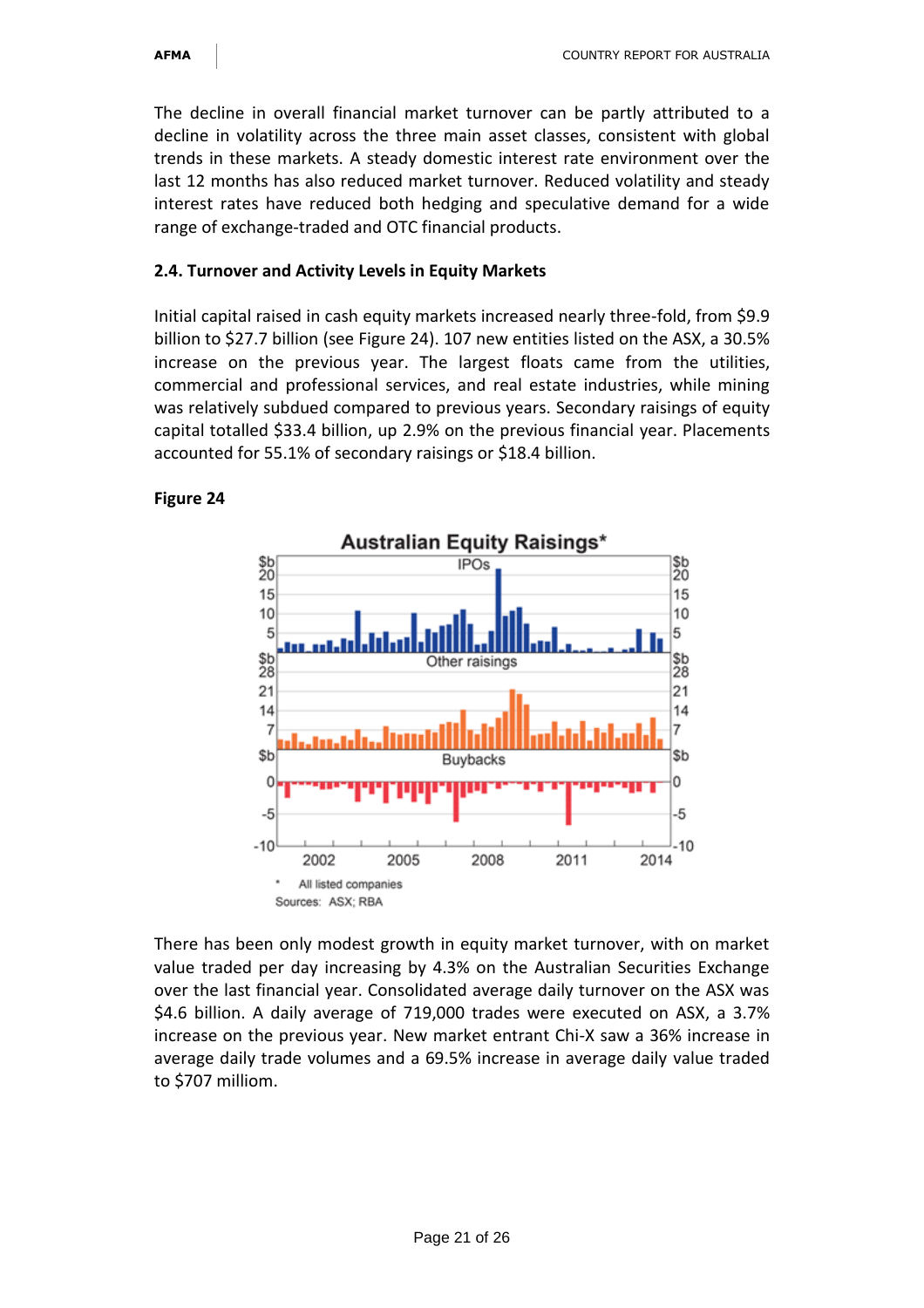# **2.5. Turnover and Activity Levels in Debt Markets**

Debt markets saw a 10.6% decline in total market turnover to \$77,960 billion in 2013-14, with a steady interest rate environment and narrow trading ranges weighing on overall turnover.

Turnover in government debt securities rose by 6.8% as continued budget deficits at a state and federal level and on the part of foreign issuers saw a continued increase in supply. Declining yields and narrowing spreads imply that this increased supply found no shortage of demand among local and foreign investors. Non-government debt securities saw little change in turnover at around \$722 billion, but issuance remained strong, supporting continue growth in the stock of debt outstanding (see Figure 25).



#### **Figure 25**

Mortgage-backed securities turnover rose 6%, with issuance up around 13%, the best year for new issuance since 2008, as the Australian Office of Financial Management wound-down its support for this market.

Australian debt markets remain attractive in terms of the absolute level of yields and in terms of credit quality. These two factors should continue to support demand and turnover in these markets.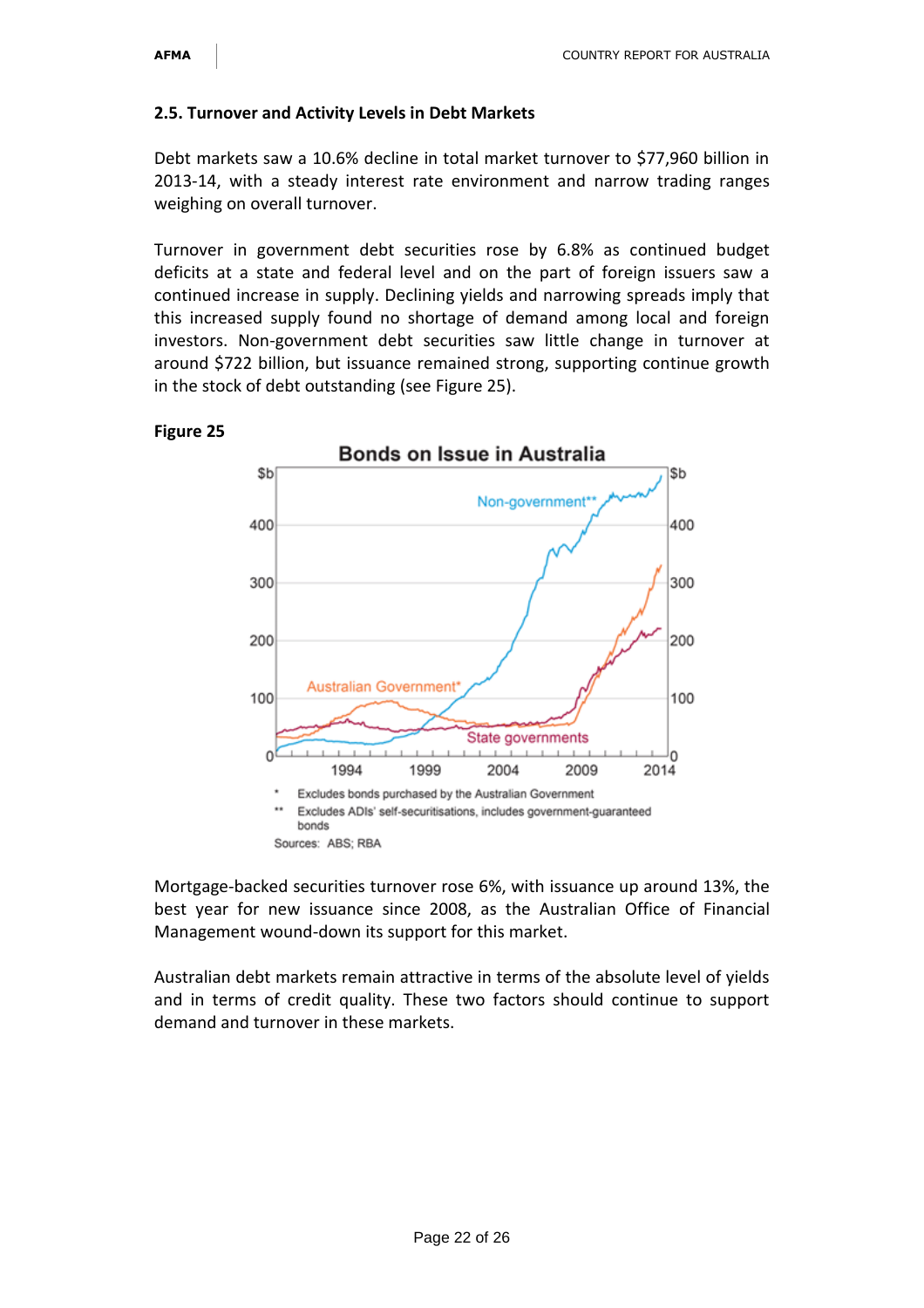# **3. Prospects for the Securities Industry**

Australian financial markets continue to experience considerable change in the wake of the global financial crisis. The securities industry has continued to focus on the implementation of regulatory changes instituted by global and local regulators, as well as responding to a number of government inquiries and policy initiatives.

### **3.1. Financial System Inquiry**

The Government has proceeded with an inquiry into the Australian financial system chaired by former Commonwealth Bank CEO David Murray AO. The inquiry is due to report in November 2014. The Government response to the report is not expected until 2015. The inquiry is the first major review of the financial system since the Wallis Inquiry in 1997.

The Inquiry's interim report released in July sought feedback on a broad range of possible reforms to the regulatory framework for Australian financial markets and institutions. Key issues being addressed by the inquiry include the adequacy of existing prudential frameworks and regulatory architecture, consumer protection, access to funding including the development of the corporate bond market, the effects of technology on financial services and the retirement income system (superannuation).

AFMA made two submissions to the inquiry and has worked with the Inquiry secretariat on a number of issues of particular interest to securities industry participants, including development of the domestic corporate bond market.

The Inquiry's final recommendations will be significant in setting the stage for the further development of Australia's financial institutions and markets.

#### **3.2 Tax White Paper**

The federal Government has also initiated a review of the Australian taxation system. An issues paper and a final report are expected in 2015 and tax reform proposals will likely feature prominently at the next federal election. Further reform of the tax system will be an important determinant of Australia's international competitiveness.

Australia is currently the fifth most highly rated country on the Tax Foundation's International Tax Competiveness Index, but only ranks 22<sup>nd</sup> out of 34 OECD countries in terms of the competitiveness of its international tax rules.

#### **3.3 OTC Derivatives Market Reform**

Australian regulators and financial markets continue to bed down reforms to the OTC derivatives markets in response to initiatives coming out of the G20 and Financial Stability Board. The past year has been an intensive period of OTC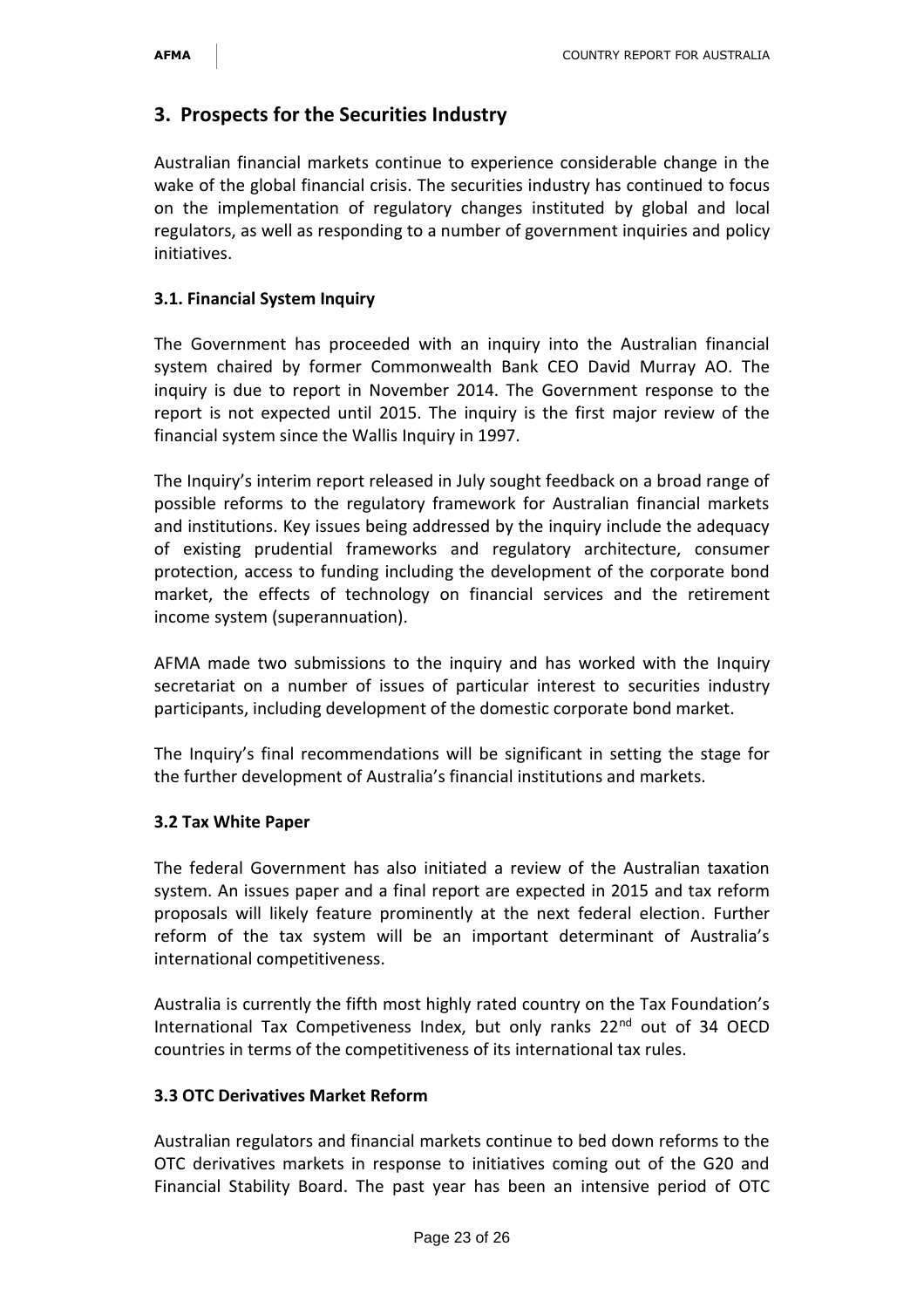derivatives market law reform in Australia. The reforms being developed and implemented in Australia, as in other jurisdictions, have been significantly influenced by global regulatory developments under the coordination of the Financial Stability Board (FSB).

In August, AFMA wrote to the Assistant Treasurer to request a policy review by the Government of the OTC derivatives trading reporting rules being applied to so-called 'Phase 3' reporting entities by ASIC, through what is known as a 'double-sided' reporting regime. We proposed that a less burdensome and more efficient 'singled-sided' reporting regime along the lines that has been adopted in the United States and Canada be substituted.

The Government has already consulted on a proposal to exempt 'end users' from being defined as trade reporting entities in the March 2014 'Proposals Paper G4- IRD Central Clearing Mandate'. This proposal has received widespread support from companies that use derivatives to manage their commercial risk. While welcome, ASIC's Phase 3 rules would still capture businesses that are in effect end users but happen to hold a financial services license for reasons other than their use of derivatives for hedging purposes. The practical effect of exempting end users would be a single-sided reporting regime in respect of transactions entered by those end users. As a result of the letter the Government has asked ASIC to look at how single-sided reporting could be made to work. There will be further consultation with ASIC at the technical level to look at ideas and solutions to problems ASIC sees with single-sided reporting.

# **3.4. T+2 Industry-wide shortened settlement cycle**

As a move towards alignment with international standards and the introduction of best practice it has been recommended to AFMA by the Reserve Bank that Australia moves to a T+2 settlement environment for Debt Securities in Australia.

Shortening the cycle for Debt Securities to T+2 will also complement an ongoing initiative by ASX to introduce a T+2 settlement cycle for the cash equities market, which has been endorsed by the ASX Clearing and Settlement Forum.

It is expected that the move to T+2 and a shorter settlement cycle would mitigate counterparty risk for all industry participants, amongst other benefits. However, the industry is also assessing practical transition issues and costs that might be associated with this change.

With respect to Cash Equities, following a consultation process that demonstrated widespread industry support for the introduction of a T+2 settlement cycle, ASX is implementing a program to transition the market to T+2 for cash equities (with an expected introduction some-time in Q1 2016).

With respect to OTC Debt Securities, the Markets Governance Committee supports the introduction of T+2 settlement for Debt Securities and suggested an approach to planning and consultation. MGC recommended that the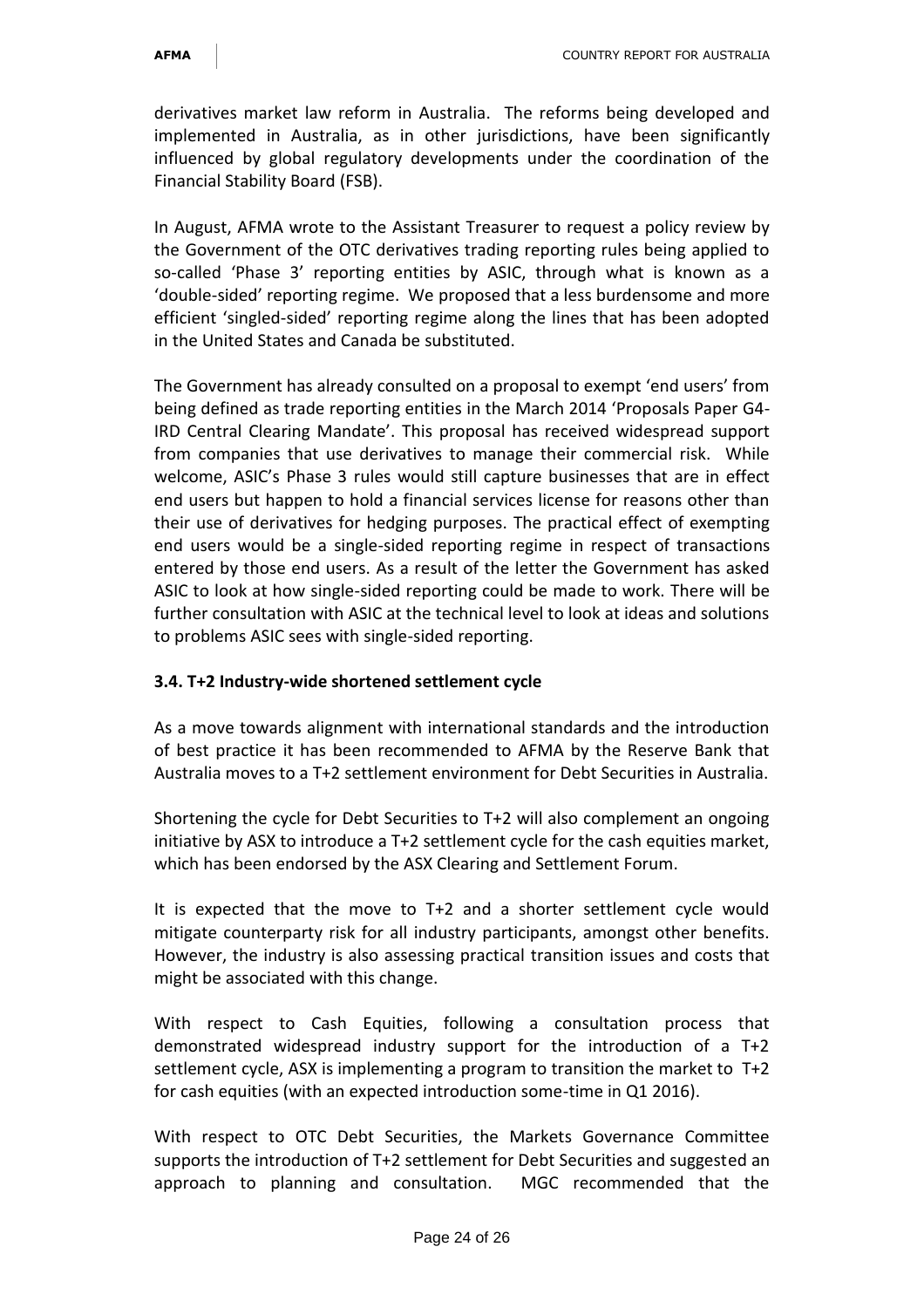consultation process should begin in earnest as soon as possible and considers the Operations Committee to be the appropriate forum to take carriage of this effort. The Operations Committee is willing to take this responsibility.

AFMA will shortly embark on a market wide consultation with debt market stakeholders from our member community, in partnership with the Reserve Bank. The objective of this exercise is to understand the specific products and downstream requirements to implement a change of this magnitude successfully.

### **3.5 Equities clearing and settlement**

Following a decision by the Government in February 2013 to place a two year moratorium on any decision to licence a central counterparty seeking to compete in the Australian cash equity market, the ASX developed a Code of Practice for the clearing and settlement of cash equities in Australia. The Code commenced operation in August 2013 and it established an advisory forum comprising senior representatives from ASX's clearing and settlement participants, and a range of other industry stakeholders (including AFMA) that are users of ASX's clearing and settlement services.

The objectives of the Forum include:

- 1. to provide user input to the Boards of ASX Clear and ASX Settlement from a wide range of users in relation to ongoing investment in the design, operation and development of the core clearing and settlement infrastructure;
- 2. to provide a formal mechanism for the Boards of ASX Clear and ASX Settlement to report to users on their strategic plans and investment decisions in relation to the design, operating and development of the core clearing and settlement infrastructure.

In the Code ASX committed to commission from an independent consulting firm an international cost comparison of cash market clearing and settlement services. This work was undertaken by Oxera in 2014 and the report is available at the following weblink – [ASX benchmark report.](http://www.asx.com.au/cs/documents/Global_cost_benchmarking_of_cash_equity_clearing__settlement_services_Final_20Jun14.pdf)

The overall conclusion from this Oxera analysis is that the fees charged by ASX for post-trading services - of 0.3–0.6 basis points (bp) relative to the value traded for institutional investors, and 0.9-2.0bp for retail investors - are within the range that markets of a comparable size charge to investors with the same trading characteristics. A summary chart for institutional investor trades is shown in figure 26.